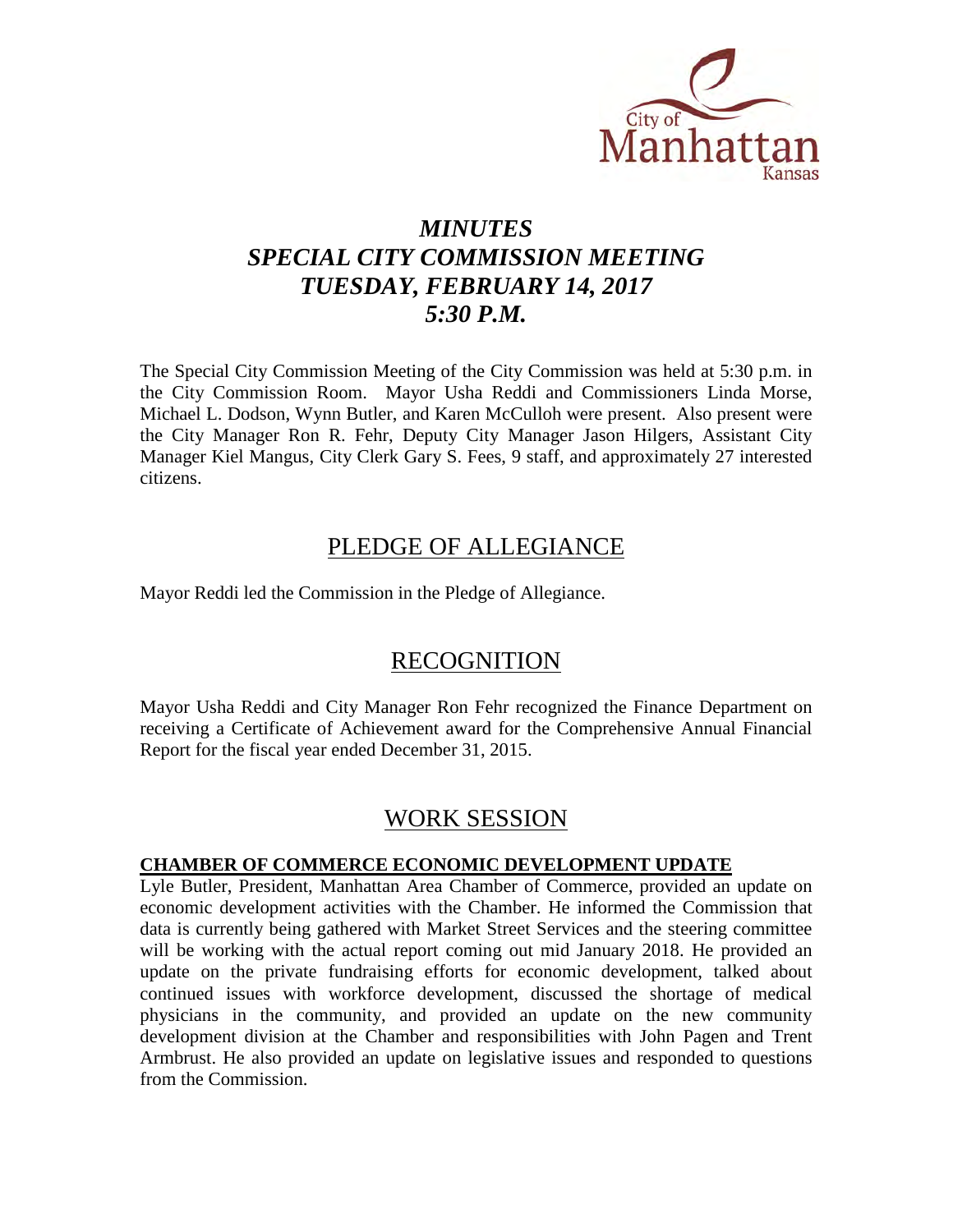# WORK SESSION *(CONTINUED)*

#### **CHAMBER OF COMMERCE ECONOMIC DEVELOPMENT UPDATE** *(CONTINUED)*

Trent Armbrust, Business Development & Strategic Initiatives, Economic Development, Manhattan Area Chamber of Commerce, responded to questions from the Commission and provided additional information about the Angel Investors Program.

After discussion and comments from the Commission, Lyle Butler, President, Manhattan Area Chamber of Commerce, provided additional information regarding future quarterly updates to the Commission. He then responded to questions from the Commission regarding workforce development.

After additional comments from the Commission, no formal action was taken on the item.

#### **2018 BUDGET ANNUAL REVENUE PROJECTIONS**

Bernie Hayen, Director of Finance, presented an overview of the 2018 Budget annual revenue projections. He highlighted the major revenue sources and presented revenue summaries with a property tax impact, including the General Fund, Employee Benefit Contribution, Fire Pension K.P. & F., Fire Equipment Reserve, Bond and Interest, Library and Library Employee Benefit Contribution, and Riley County Police Department. He also highlighted those areas partially exempt under the new tax lid and those exempt under the tax lid. He then provided clarification on the implications of the tax lid and responded to questions from the Commission.

After discussion and comments from the Commission, Bernie Hayen, Director of Finance, presented several General Fund "what if" scenarios and calculations using scenarios with the 2017 General Fund Revenues, 2017 Transfers, 2017 All Other Revenues, 2017 General Fund Expenditures, and 2017 Contractual and Commodities.

Jason Hilgers, Deputy City Manager, and Bernie Hayen, Director of Finance, responded to questions from the Commission regarding the mill levy, the valuation, and the tax lid.

Ron Fehr, City Manager, responded to questions from the Commission and provided additional information on the budget process and discussed future meetings with the Commission regarding the budget.

Bernie Hayen, Director of Finance, presented additional information using "what if" scenarios and discussed franchise fees. He then responded to additional questions from the Commission.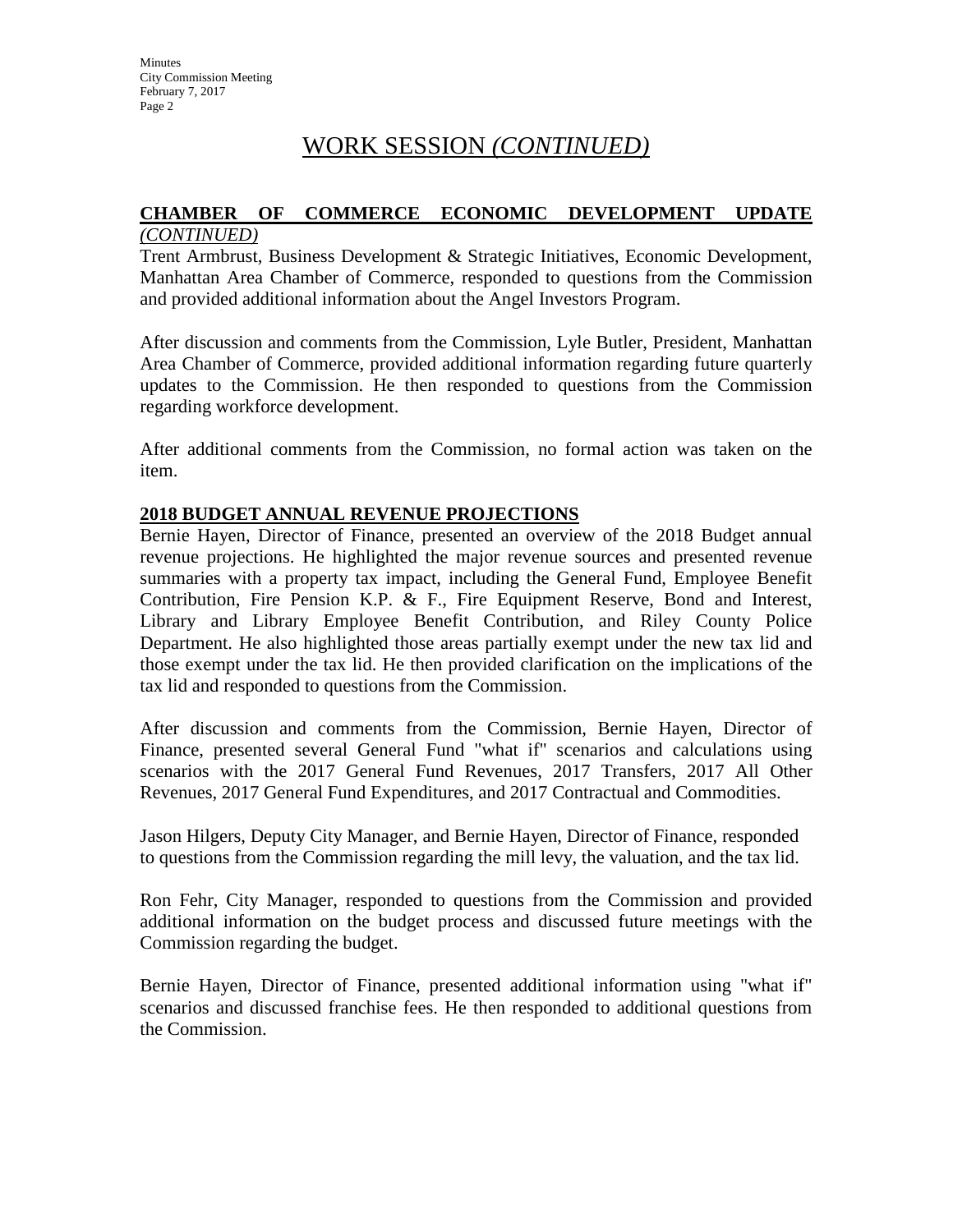### WORK SESSION *(CONTINUED)*

#### **2018 BUDGET ANNUAL REVENUE PROJECTIONS** *(CONTINUED)*

After additional discussion and comments from the Commission, no formal action was taken on the item.

At 6:45 p.m., the Commission took a brief recess.

# SPECIAL MEETING

#### **MANHATTAN REGIONAL AIRPORT SECURITY IMPROVEMENTS**

Ron Fehr, City Manager, introduced the item and provided an update regarding conversations with the airline and acceptance of the larger planes since the item was discussed with the City Commission on February 7, 2017. He informed the Commission that they are learning more each day regarding the security requirements and costs. He stated the flights are loaded and service will start on May 5, 2017.

Jesse Romo, Airport Director, presented an overview of the item. He provided a recap of the City Commission meeting held February 7, 2017. He highlighted the security programs, identified equipment upgrades, provided an update on the perimeter fence and discussions with Transportation Security Administration (TSA), and provided clarification on the additional security needed and the changes with personnel costs and equipment facility reductions. He stated there is still a need for legislative advocacy regarding security requirements of the Transportation Security Administration (TSA). He said that ExpressJet will begin operating a CR7, 65-seat plane, for three daily flights to Dallas-Fort Worth Airport (DWF), starting May 5, 2017. He then responded to questions from the Commission regarding landing fees and provided a recommendation to pursue scenario #3. *(See Attachment No. 1)*

Brandon Keazer, Assistant Airport Director, responded to questions from the Commission regarding Federal Aviation Authority (FAA) rules regarding security with Airport tenants and contractors.

Ron Fehr, City Manager, informed the Commission that he was pleased within one week's time of the progress that has been made in trying to define what some of those expenses are. He reiterated the recommendation presented using scenario #3 and stated that an additional recommendation for 2017 would be to use up to \$25,000 from the Economic Development Fund and up to \$25,000 from the Industrial Promotion Fund for additional marketing of the Airport, promoting the larger aircraft with more seats, more cargo and overhead space as well as marketing the new terminal amenities including additional car rental options. He also highlighted the approach during the 2018 budget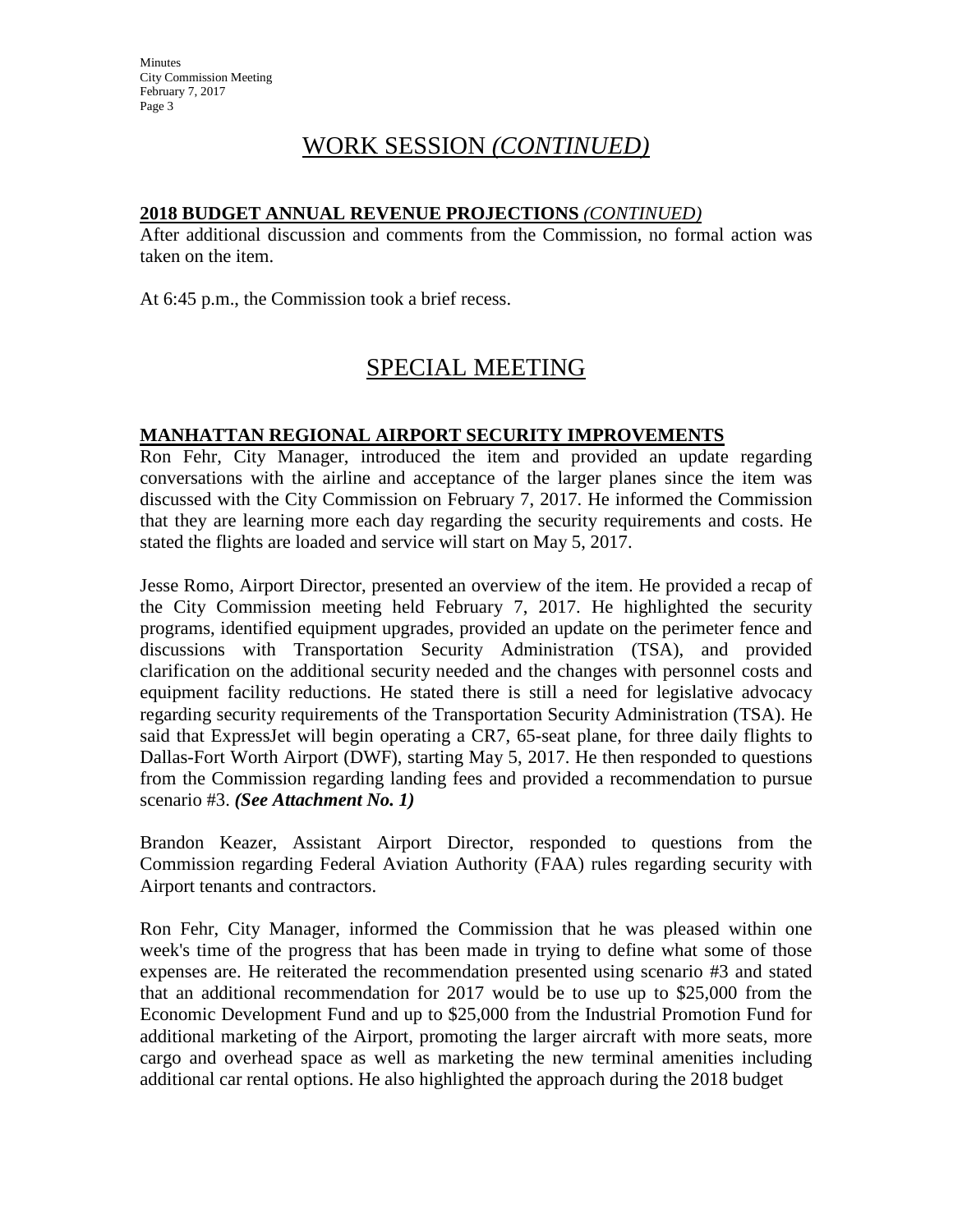# SPECIAL MEETING *(CONTINUED)*

#### **MANHATTAN REGIONAL AIRPORT SECURITY IMPROVEMENTS** *(CONTINUED)*

process to look at funding Airport security operations from a variety of sources and likely a combination of potential sources that may include, but not limited to: Transient Guest Tax, Economic Development Fund, Industrial Promotion Fund, City/University Fund, General Fund, and Riley County Police Department (RCPD) or Contract Security. He reiterated the importance of legislative advocacy regarding security requirements of the TSA. He then responded to additional questions from the Commission.

Brandon Keazer, Assistant Airport Director, responded to questions about the new aircraft and ability for the current runway to handle these larger planes.

Jesse Romo, Airport Director, provided additional information on the security personnel coverage and potential costs.

Mayor Reddi opened the public comments.

John Ball, 3107 Harahey Ridge, informed the Commission that he appreciates the difficulty in trying to build and fly at the same time and the evolution from last week to now. He stated that if we spend money on the Airport, we will not spend money somewhere else or will identify another funding source or look at a property tax increase. He voiced concern with a property tax increase and increased valuations of property in the area from 2009 to 2016 and increases in the City budget. He discussed the increased needs anticipated from the Social Services Advisory Board funded agencies and the consideration for the low to middle income residents on fixed incomes. He asked the Commission that when considering options, to look at internal areas and reprioritize to fund this increase without increasing property taxes for the community.

Dave Rogers, 3521 Churchill Way, Member, Airport Advisory Board, informed the Commission that they first started talking about increasing Airport security with the master plan. He stated that like economic development, you make an investment to get started and we are talking about three aircrafts a day. He said the question should be, how do we get to ten? He stated this takes the lid off for the City to potentially talk with other providers and strengthens Manhattan's position as a regional hub in this area.

Ron Fehr, City Manager, stated that the Airport Advisory Board did take a vote to affirm support of the larger planes.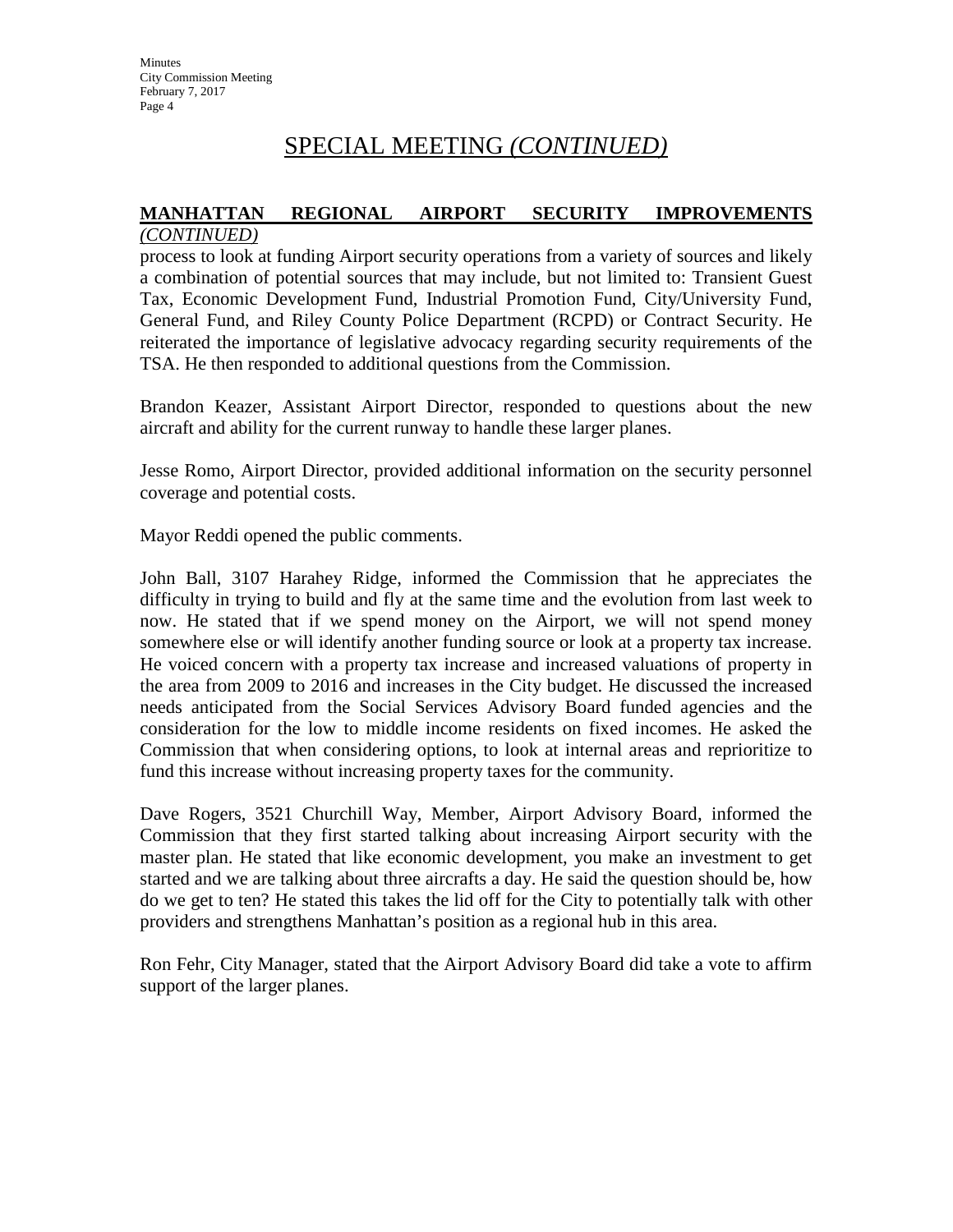**Minutes** City Commission Meeting February 7, 2017 Page 5

# SPECIAL MEETING *(CONTINUED)*

#### **MANHATTAN REGIONAL AIRPORT SECURITY IMPROVEMENTS** *(CONTINUED)*

Dave Schafer, 2104 Fox Meadows, informed the Commission that this was the first that he had heard of larger planes and stated that it would provide more comfort, more baggage, and additional services. He stated that these costs should be paid for by the beneficiaries of those using the planes with a surcharge for passengers using the service. He said that the five or six county areas could be approached to help pay for the service and additional security costs.

Hearing no comments, Mayor Reddi closed the public comments.

Jesse Romo, Airport Director, responded to questions from the Commission regarding reconstruction of the runway, landing fees, terminal fees, passenger facility charges, and security measures that are acceptable to TSA.

Commissioner Dodson said that last week was a good discussion and stated that one of the points made is the arrival of the larger airplanes is inevitable. He provided additional comments on the item and wanted to see the costs spread out as much as possible in a fair way. He voiced his appreciation for the work done with the TSA team. He stated that 2018 looks problematic, but is solvable and the option to use contract personnel to drive down the security costs, if viable with TSA, is a much more manageable level.

Commissioner McCulloh stated that this is a good compromise and staff has done a good job. She stated the estimates for security personnel seemed too low. She said the Commission would have a clearer picture of the budget in June and said that regional partners could be asked to help fund the Airport, but there may be pushback.

Commissioner Butler provided comments about the size of the plane and configuration of the seats. He stated the plan for 2017 is doable and have made good progress. He stated that if the proposed motion is changed to include not raising the mill levy in 2018, he would support the item. He said if the Airport is that important and is economic development, there are economic development funds to do it. If it is not that important and the mill levy has to be raised, he stated then something is fundamentally wrong and would not support the item.

Kiel Mangus, Assistant City Manager, provided information on security-related salaries and said the City would need around \$250,000 annually. He also stated the additional revenue in landing fees would cover a portion of the estimated costs. He then responded to questions from the Commission regarding security costs and potential exemptions.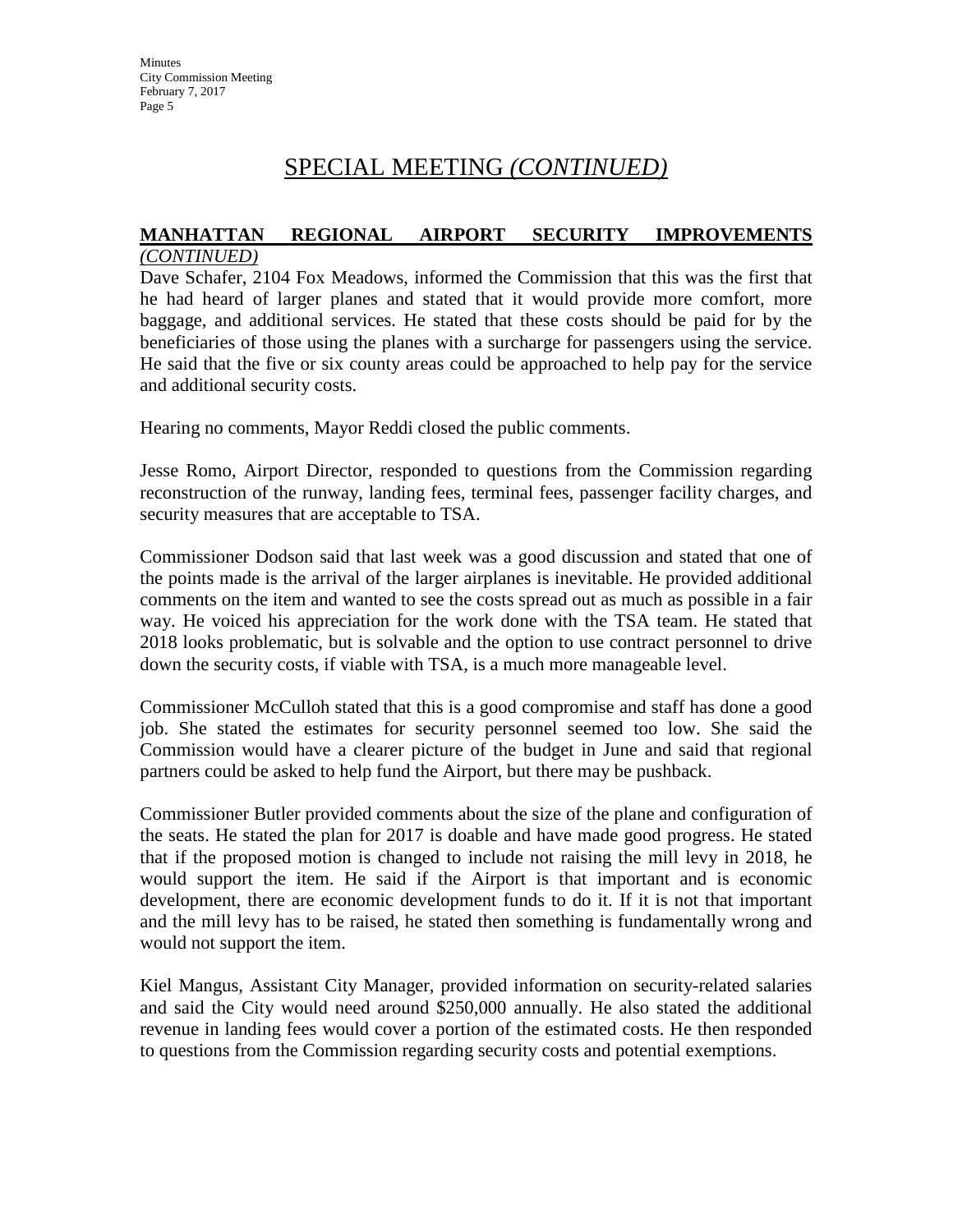## SPECIAL MEETING *(CONTINUED)*

#### **MANHATTAN REGIONAL AIRPORT SECURITY IMPROVEMENTS** *(CONTINUED)*

Commissioner Morse stated that she was pleased to see contractual security personnel brought down the costs, but wanted City staff to maintain control of the inspections. She stated that a commitment needs to be made to keep this as affordable as possible and to find a way to pay for it in 2018. She reiterated her concerns with challenges everywhere to pay for court security at the City and Riley County.

Mayor Reddi said there has been a lot of discussion regarding the item and hopefully, the security costs will continue to go lower. She stated that she was glad to hear that the City saved money on salt use this year on the streets. She asked that we look at regional funding partners, including Geary County and Riley County, to contribute funds for the Airport.

Ron Fehr, City Manager, responded to additional questions from the Commission regarding parking challenges at the Airport, luggage cart availability, past regional marketing efforts and funding received, and provided an update on the Request for Proposal process for a future restaurant at Manhattan Regional Airport.

Rich Jankovich, 2021 Somerset Square, informed the Commission that he went to seven counties and the cities in each county promoting the Airport and seeking marketing funding support. He stated it was very difficult to secure funding and provided his experience and comments received regarding the Manhattan Regional Airport. He reiterated that with more planes and more space, more people can be put on the planes and have more power to sell this to the region. He recommended using the Flint Hills Regional Council to reach out to our regional partners.

Mayor Reddi said funding sources highlighted are doable. She raised additional questions regarding security and contracting work for security.

Kiel Mangus, Assistant City Manager, and Jesse Romo, Airport Director, responded to questions from the Commission regarding security and stated that Municipal Court security was written by Kansas State Statute requiring officers, like RCPD.

Ron Fehr, City Manager, responded to additional questions from the Commission regarding fingerprinting requirements.

Brad Schoen, Director, Riley County Police Department, provided additional information regarding fingerprinting expenses and location of equipment.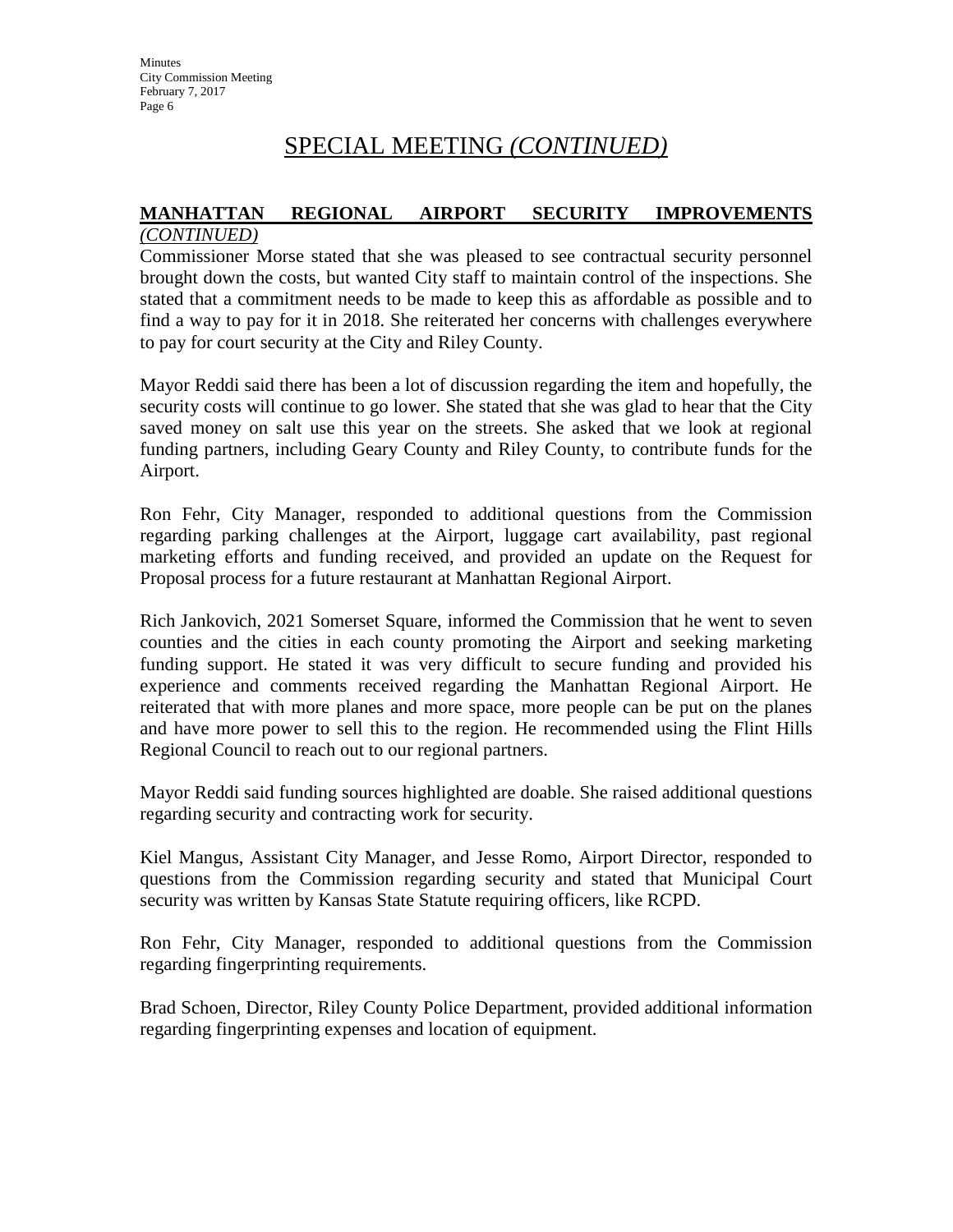**Minutes City Commission Meeting** February 7, 2017 Page 7

#### SPECIAL MEETING (CONTINUED)

#### **MANHATTAN REGIONAL AIRPORT SECURITY IMPROVEMENTS** (CONTINUED)

Jesse Romo, Airport Director, provided additional information on the challenges associated with coordinating fingerprinting and location considerations of the equipment.

After additional Commission discussion, Ron Fehr, City Manager, responded to questions from the Commission.

After comments from the Commission, Commissioner Butler moved to approve City Administrations 2017 recommended funding and implementation strategies as outlined for airport security improvements and pledge to work toward a sustainable funding solution for airport security improvements in the 2018 budget process without a mill levy increase. The motion died for lack of a second.

Commissioner Morse moved to approve City Administrations 2017 recommended funding and implementation strategies as outlined for airport security improvements (See Attachment No. 1) and pledge to work toward a sustainable funding solution for airport security improvements in the 2018 budget process. Commissioner Dodson seconded the motion. On a roll call vote, motion carried 4-1, with Commissioner Butler voting against the motion.

#### **ADJOURNMENT**

The City Commission meeting adjourned at 8:25 p.m.

MMC, City Clerk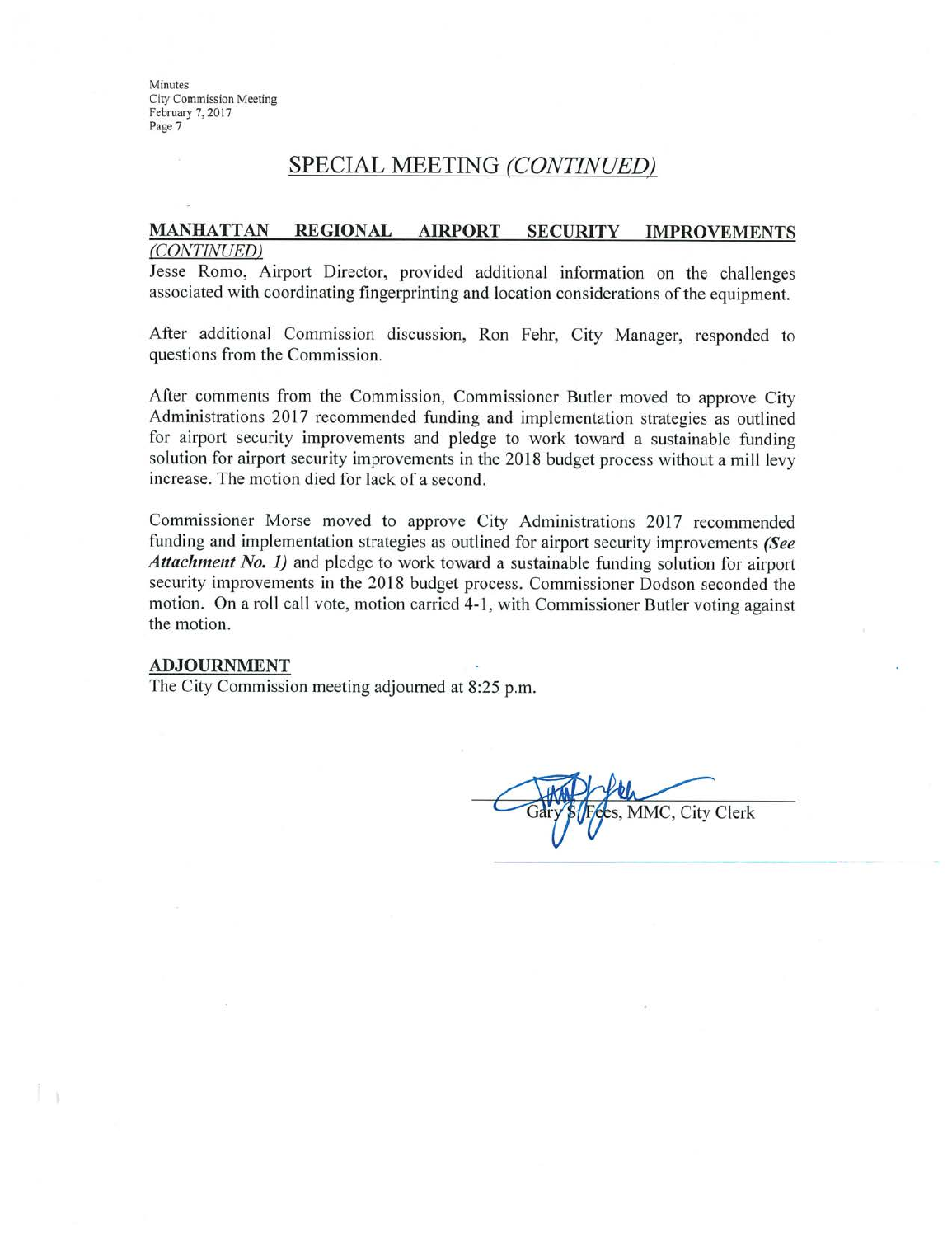*See Attachment No. 1* 

# Recommendation¶

# ▶ - Pursue scenario #3¶

- $\blacktriangleright$  Hire airport personnel to perform inspections $\P$
- ▶ Contract security for terminal presence¶
- Continue to rely on RCPD for response to incidents¶

|   | ٠ |
|---|---|
| ٠ |   |
| ۰ | W |
| ٠ |   |
|   |   |

| Scenario-3¤                 | ¤                         |
|-----------------------------|---------------------------|
| Airport inspection by MHK¤  | \$236,532.40¤ ×           |
| Contract terminal securityx | \$91,312.50¤ <sup>¤</sup> |
|                             | \$327,844.90¤ *           |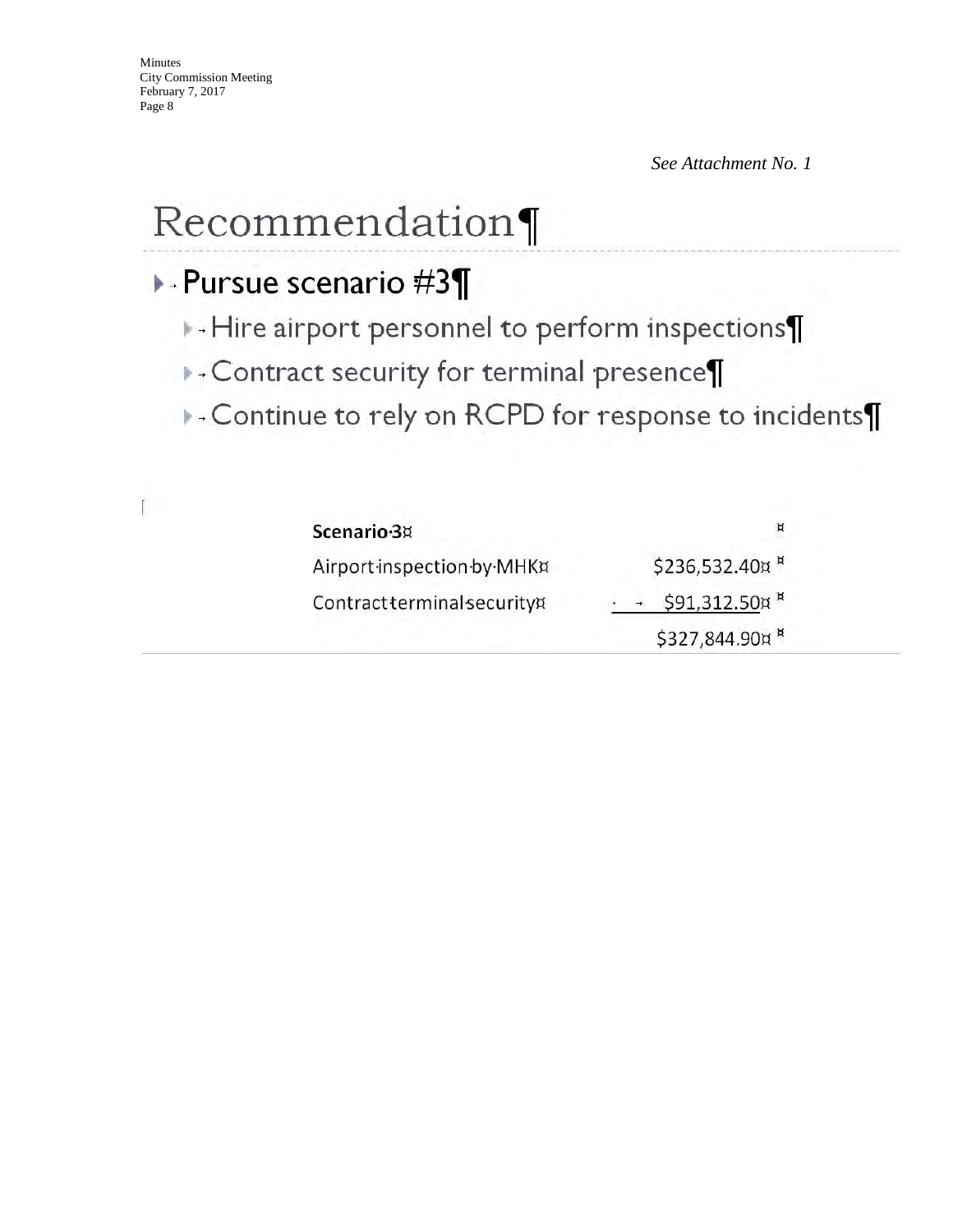City Commission Meeting February 7, 2017 Page 9

Minutes

Ţ

ſ

*See Attachment No. 1* 

# 2017 FINANCING ALTERNATIVES AND **RECOMMENDATIONS**

> Security Equipment: <\$32,000 - Bond with Phase 2 Terminal FFE¶

All other expenses including either RCPD Overtime (\$150K) or contract . armed security personnel ( $$70K$ ) and in house additional permanent and part  $\cdot$ time staff-for on airport security inspection and monitoring is estimated to be  $\cdot$ less than  $$168,000$ ; should be funded from a variety of sources as prioritized  $\cdot$ by the City Manager throughout this calendar year including the following: [1]

#### Revenue

| Savings from lack of salt purchases due to mild winter : - \$160,000 · |               |               |                    |
|------------------------------------------------------------------------|---------------|---------------|--------------------|
| Postpone, reduce, cancel selective 2017 CIP items¶                     |               |               |                    |
|                                                                        |               |               |                    |
|                                                                        |               |               | Total \$493, 109 · |
| Exp. RCPD Option \$318,000Exp w. Contract option \$238,000¶            |               |               |                    |
| Net\$175,109                                                           | $\rightarrow$ | Net\$255,109¶ |                    |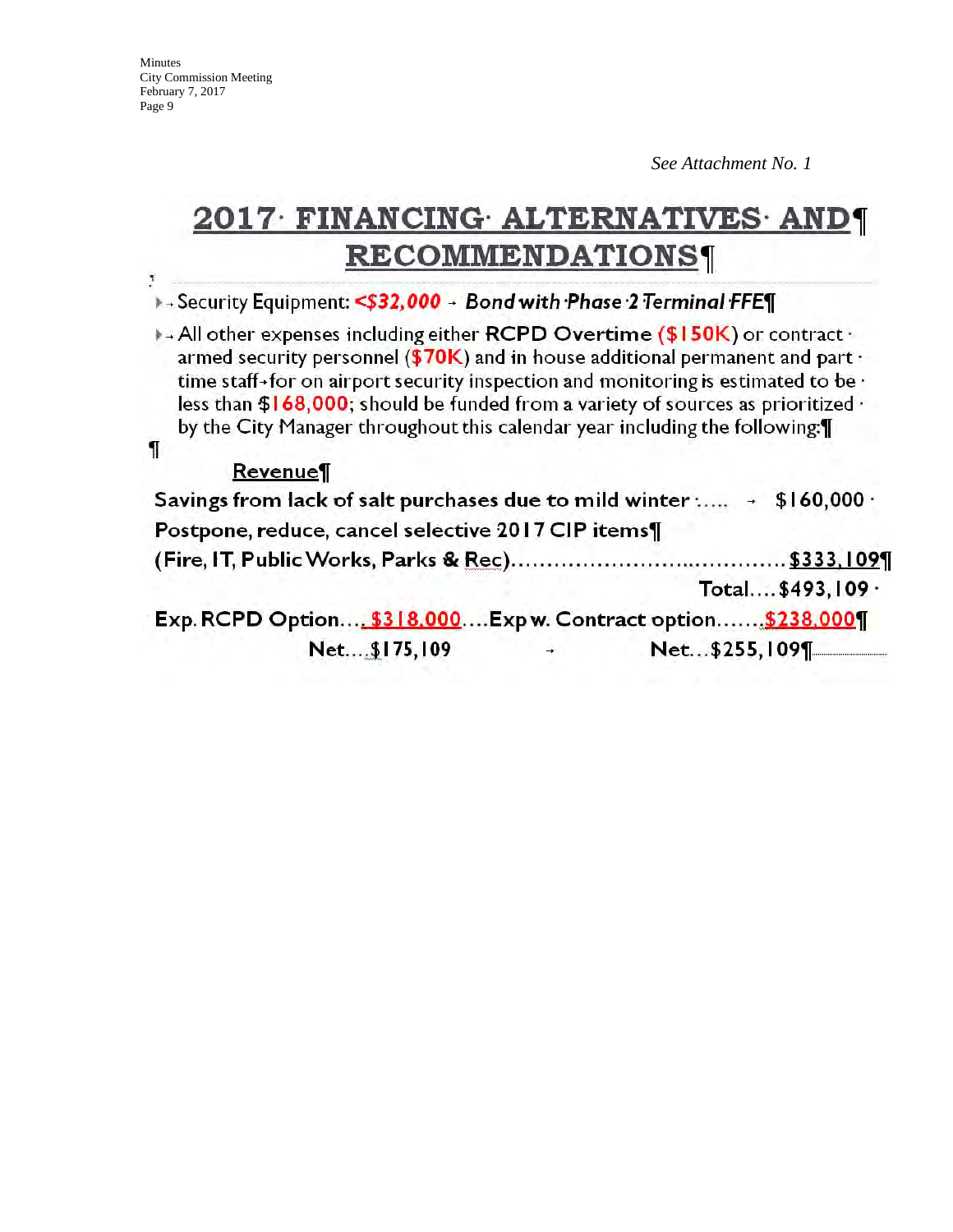Minutes City Commission Meeting February 7, 2017 Page 10

*See Attachment No. 1* 

# Additional 2017 Recommendations

 $\overline{\phantom{a}}$  Use up to \$25,000 from the Economic Development  $\overline{\phantom{a}}$ Fund and up to \$25,000 from the Industrial Promotion . Fund for additional marketing of the airport regarding the . larger aircraft with more seats, more cargo and overhead · space as well as marketing the new terminal amenities · including additional car rental options.  $\mathbf{I}$